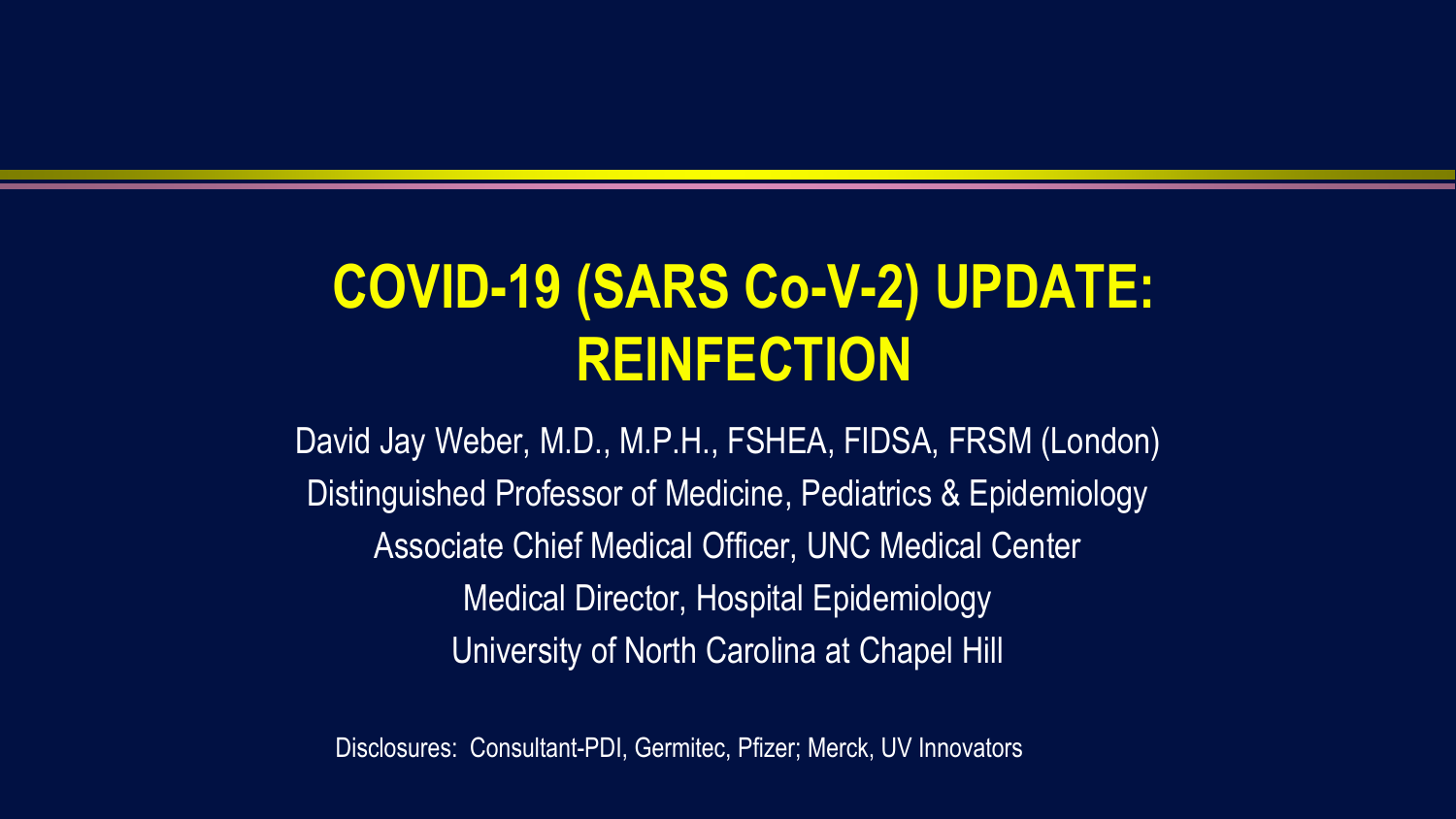# **REPORTS OF SARS-CoV-2 REINFECTION: TIME FROM 1ST TO 2ND COVID-19 EPISODES**

- 48 days (by RT-PCR, less by symptom onset), healthy (Tillett RL. Lancet ID 2020)
- 51 days, healthy (Larson D, et al. CID)
- 59 days, Waldenstrom's macroglobulinemia (Mulder M, et al CID)
- 72 days, (Prado-Vivar B, et al. Preprint)
- 93 days, (van Elslande J, et al. CID)
- 109 days, HCP (Gupta V, et al. CID)
- 111 days, HCP (Gupta V, et al. CID)
- 140 days, (Goldman, preprint)
- 142 days, immunocompetent (To KK, et al. CID)

Dates may vary between papers based on whether they represented times of SARS-CoV-2 test positivity or date of symptom onset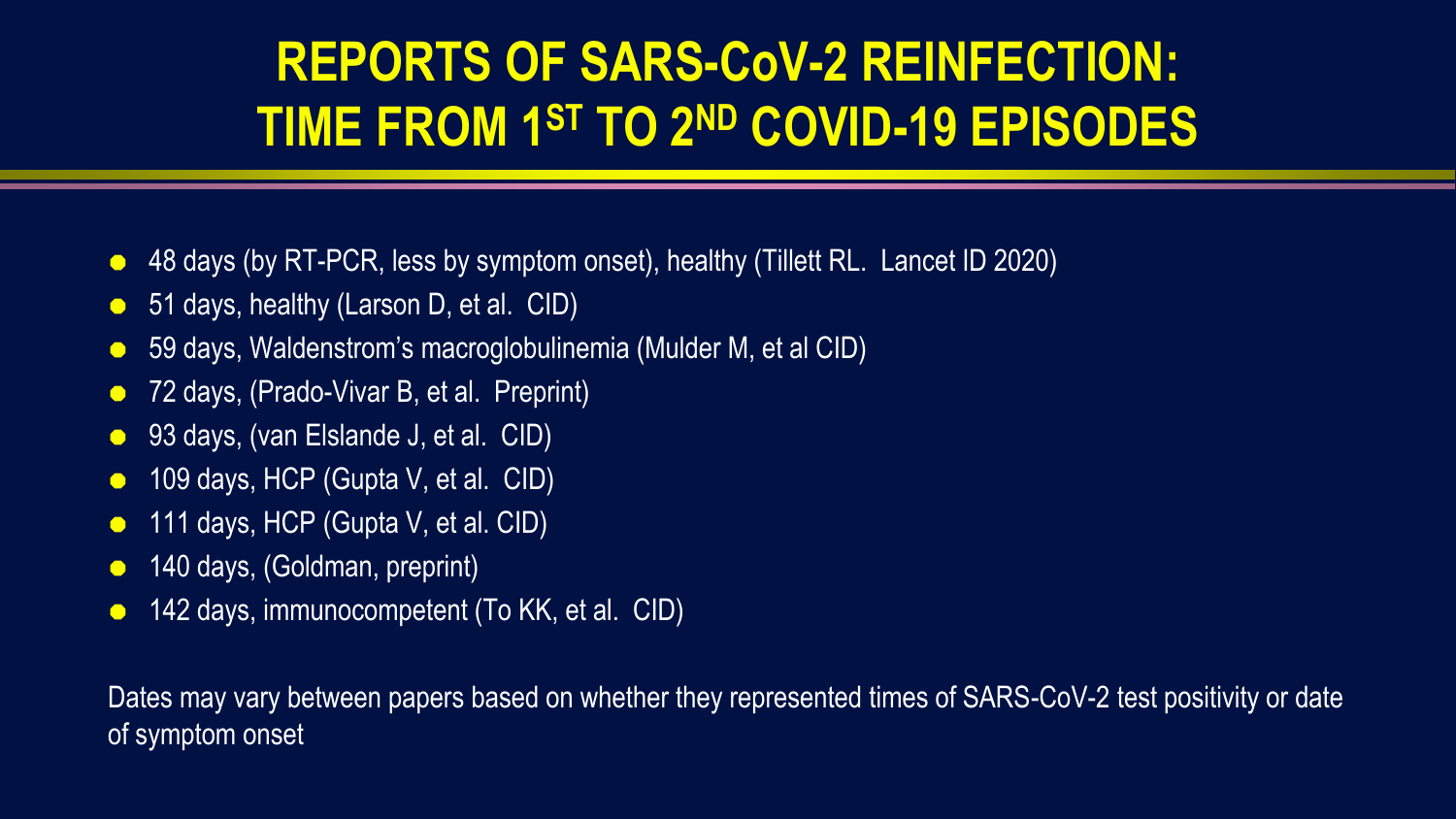#### **IMMUNOLOGIC RESPONSE AFTER VIRAL RECHALLENGE**

Figure: Immunity after re-challenge; re-infections may have variable incidence and outcomes



#### Kim AY, Gandhi RT. Clin Infect Dis 2020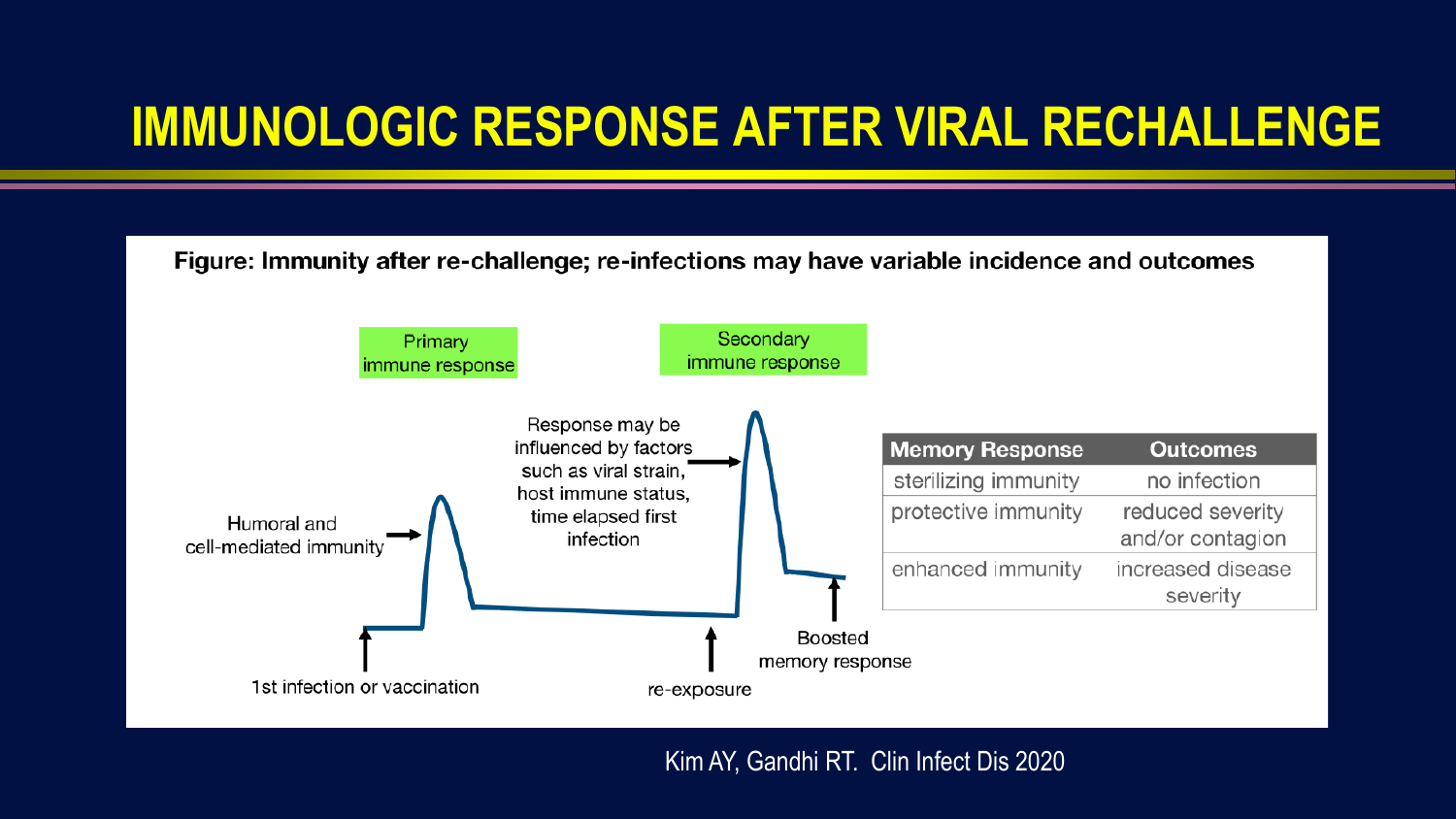# **EARLY REINFECTION WITH SARS-CoV-2: 2ND EPISODE MORE SEVERE THAN 1ST EPISODE**

- $\bullet$  Demographics: 25 year old male, healthy, US
- First episode: Initial symptoms included sore throat, cough, headache, nausea and vomiting; symptoms completely resolved
- Second episode: Outpatient visit for subjective fever, headache, dizziness, cough, nausea, and diarrhea; 5 days later admitted with SOB and hypoxia;  $CxR =$ pneumonia; developed myalgias, cough and SOB
- Viral genomic sequencing suggested re-infection





|                         | Specimen A          |                 | Specimen B           |                     |                                                       |
|-------------------------|---------------------|-----------------|----------------------|---------------------|-------------------------------------------------------|
|                         | April 18, 2020      | May 9, 2020     | May 26, 2020         | June 5, 2020        | June 6, 2020                                          |
| <b>Test methodology</b> | Real-time<br>RT-PCR | <b>TMA</b>      | Real-time<br>RT-PCR  | Real-time<br>RT-PCR | Immunoassay<br>(IgG and IgM<br>antibody<br>detection) |
| Test result             | <b>Positive</b>     | <b>Negative</b> | <b>Negative</b>      | <b>Positive</b>     | <b>Positive</b>                                       |
| Quantitative result     | $Ct$ 35.24          | <b>RLU 299</b>  | $\ddot{\phantom{a}}$ | $Ct$ 35.31          | $\ddot{\phantom{a}}$                                  |

Table 1: Summary of laboratory results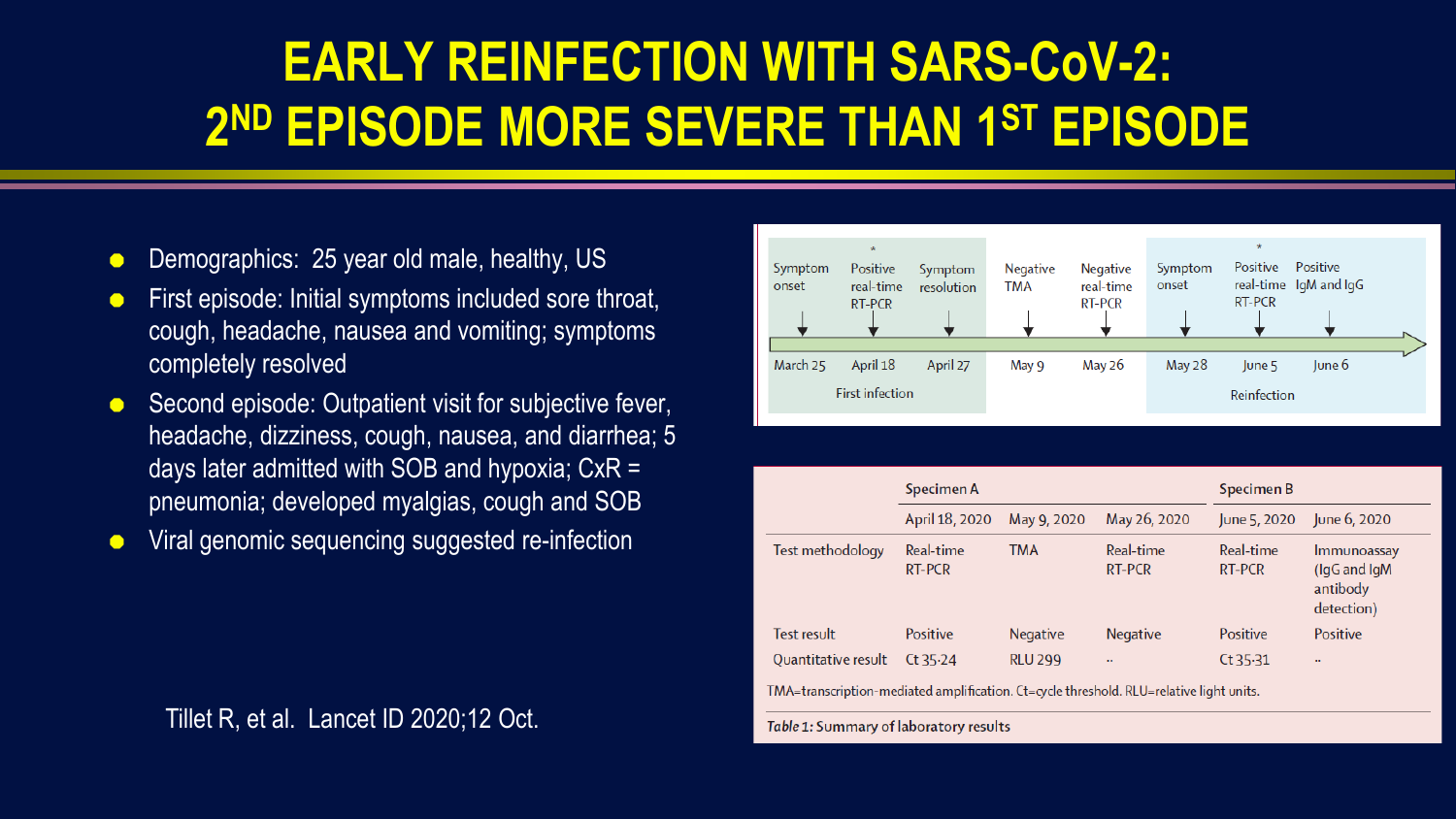# **EARLY REINFECTION WITH SARS-CoV-2: 2ND EPISODE MORE SEVERE THAN 1ST EPISODE**

- Demographics: 42 year old male, healthy HCP, US
- First episode: Presented with cough, subjective fever, and myalgias following workplace exposure; symptoms resolved by day 10
- Second episode: Presented with fever, cough, SOB, GI symptoms after household exposure; abn CxR with O2 sat of 92-94%
- Partial genome sequencing suggested new SARS-CoV-2 infection





Larson D, et al. Clin Infect Dis 2020.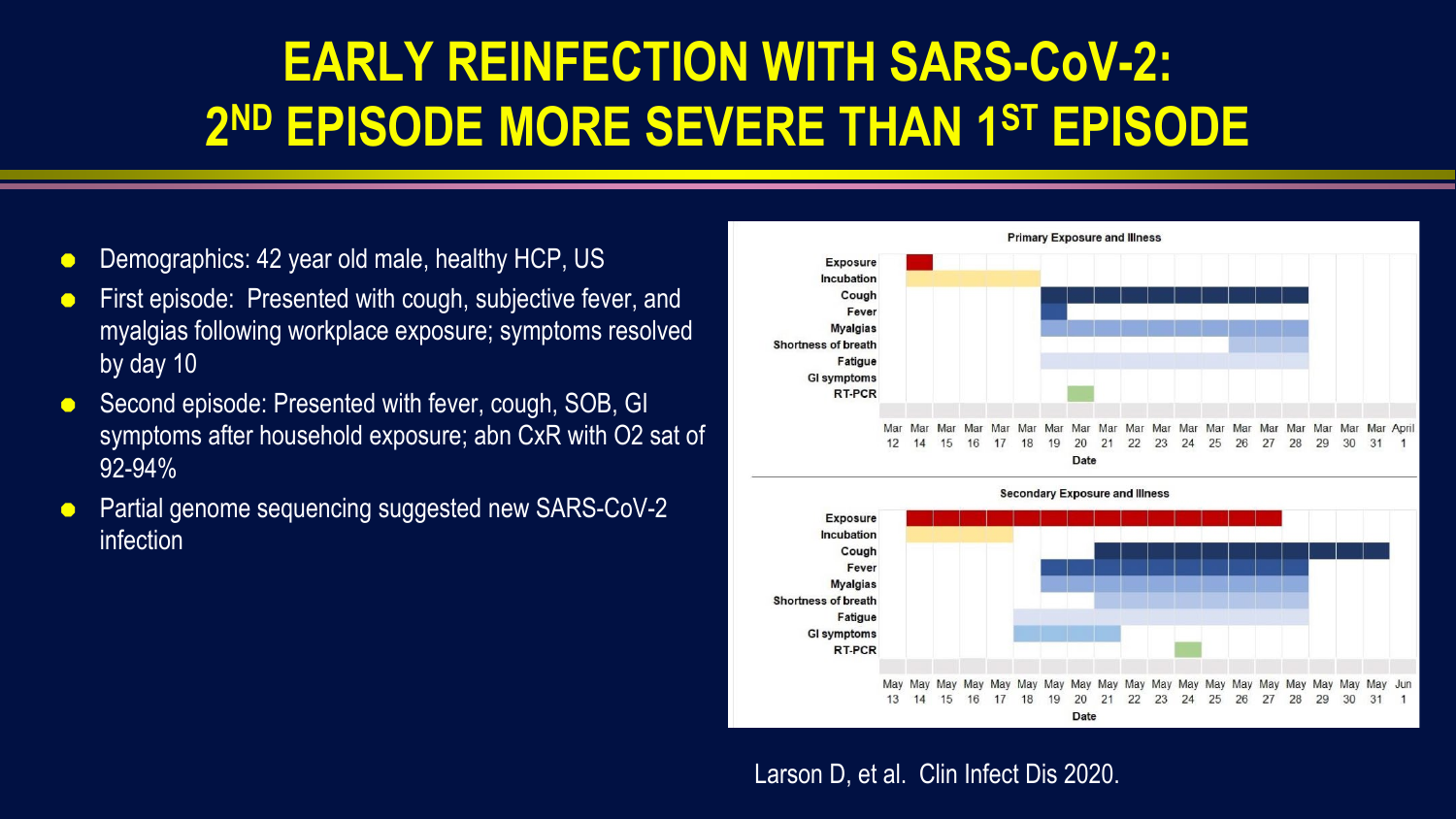## **SARS-Cov-2 REINFECTION IN AN IMMUNOCOMPROMISED PERSON**

- Demographics: 89 year old women with Waldenstrom's macroglobulemia treated with B-cell depleting therapy, Holland
- **•** First episode: Presented with fever and severe cough; hospitalized for 5 days, discharged asymptomatic
- Second episode: 2 days after new chemotherapy therapy and 59 days after onset of first COVID-19 episode, patient developed fever, cough and dyspnea;  $O_2$  sat was 90%; at days 4 and 6, serum tested positive for COVID-19 antibodies; deteriorated on day 8 and died 2 weeks later
- Reinfection demonstrated by SARS-CoV-2-specific multiplex qPCR and nonopore sequencing



Mulder M, Reinfection of SARS-CoV-2 in an immunocompromised patient: a case report. Clin Infect Dis. 2020 Oct 9:ciaa1538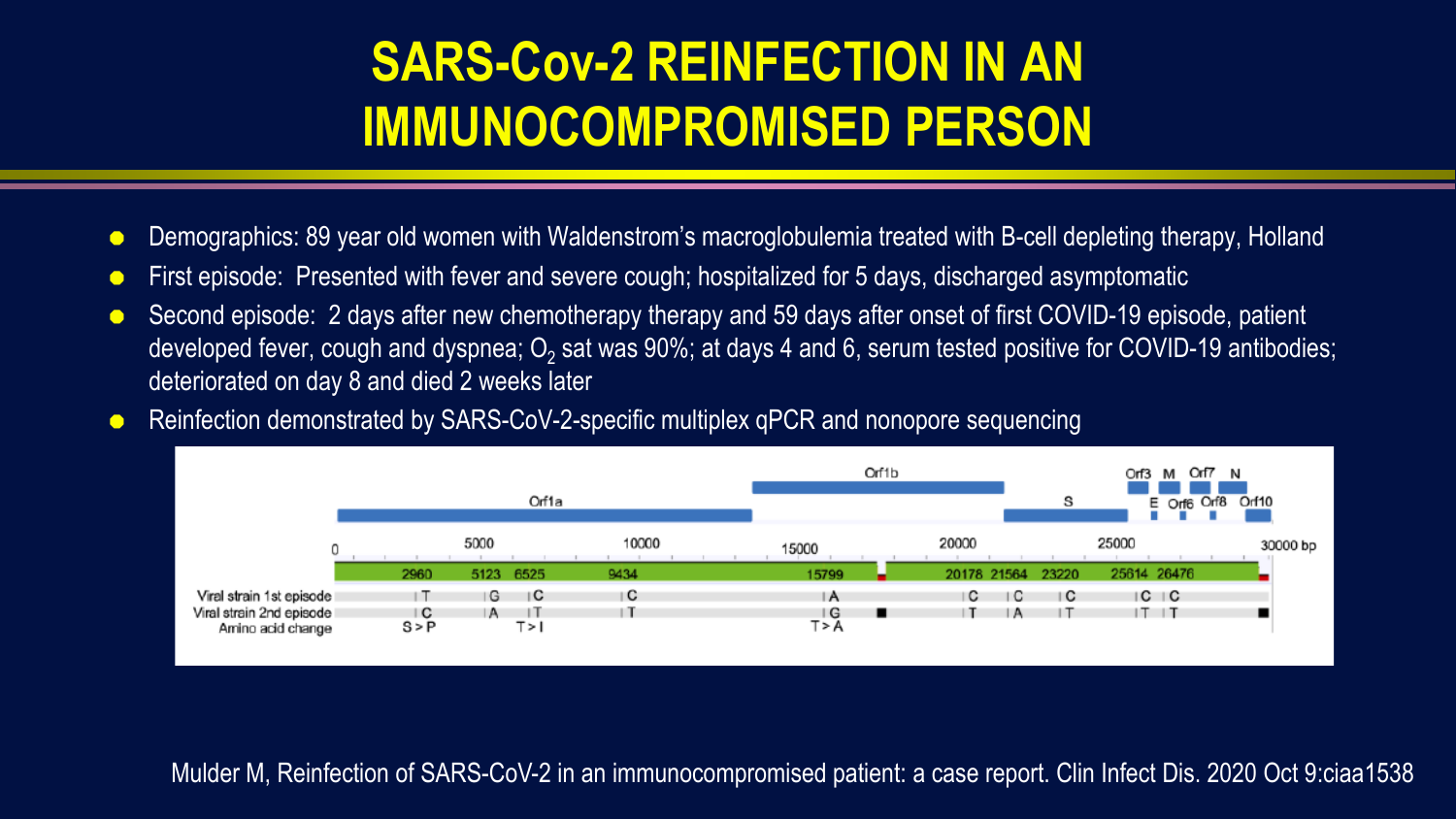# **ASYMPTOMATIC REINFECTION IN TWO HCP**

- **•** Demographics: 25 year old male and 28 year old female, HCP, India
- **•** First episodes: Both were asymptomatic (but hospitalized per institutional policy); tested negative (8 and 10 days) after initial tests
- Second episodes: Both were asymptomatic; both had a higher viral load on the second episode (Pt 1, Ct values of 36 and 16.6; Pt 2, Ct values of 28.16 and 16.92)
- Reinfection demonstrated by WGS



Gupta V, et al. SARS-CoV-2. Clin Infect Dis. 2020 Sep 23:ciaa1451.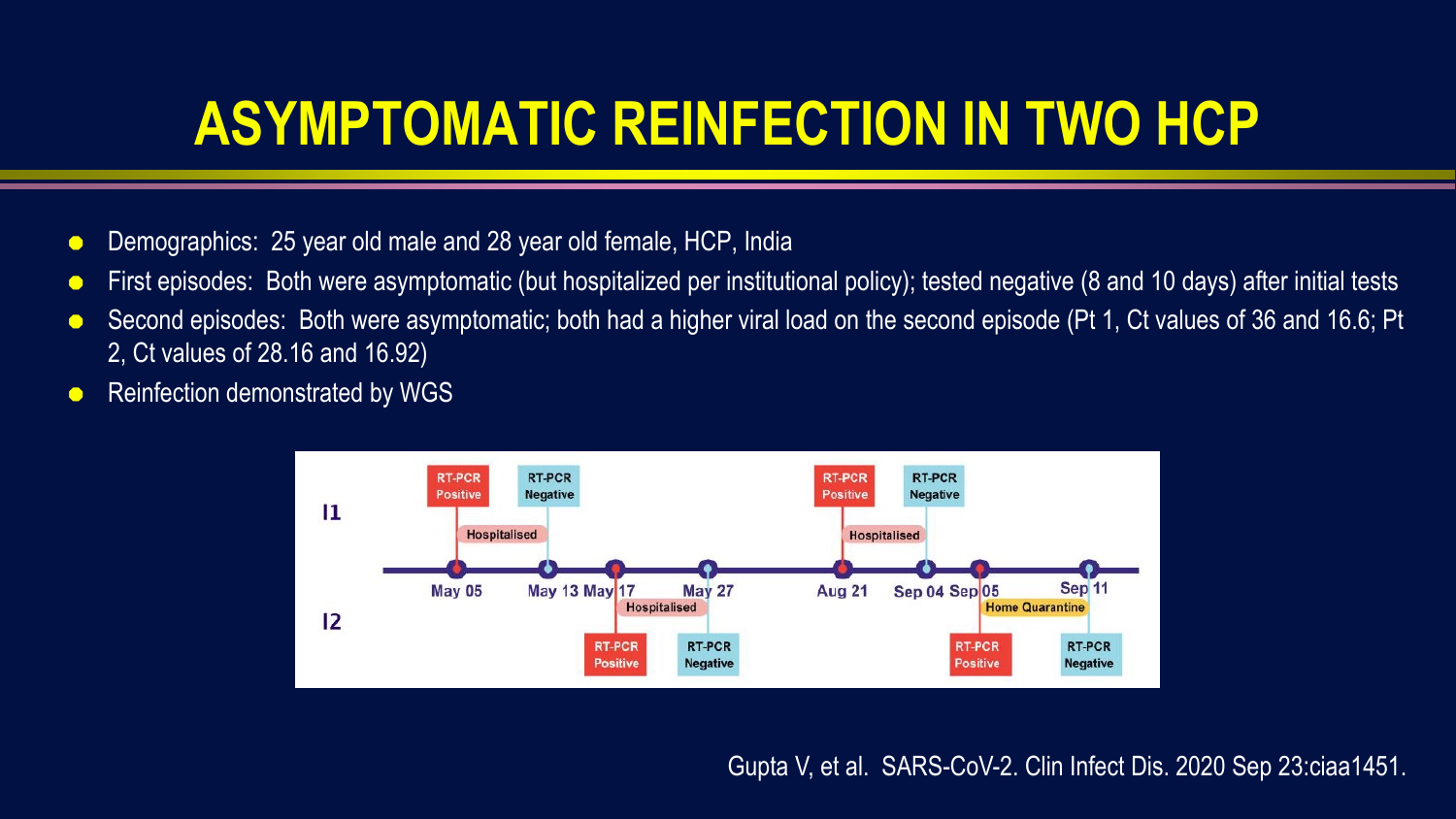### **REINFECTION WITH SARS-CoV-2**

- Goal: Assess SARS-CoV-2 RNA duration
- **Results** 
	- 11,622 patients tested; 643 positive test (5.5%); 176 had at least 2 positive samples – shedding duration=12.1 days (6.4, 24.7) (1A)
	- Shedding <59 days in 95% and >75 days in only two patients
	- Re-positivity in 43 patients  $(1B)$
	- **Pt 139, 60-69 year old, nursing home, not immuno**compromised
		- $\triangle$  1<sup>st</sup> episode: Pneumonia, hospitalized
		- $\triangle$  2<sup>nd</sup> episode: 2 weeks of cough and weakness, hospitalized, treated with Remdesivir plus steroids
		- ◆ Sequencing suggested reinfection





#### Population viral RNA shedding from patients with COVID-19.

Panel A: Distribution of shedding duration in patients who had at least 2 positive SARS-CoV-2 PCR tests. The shedding duration was calculated as the time from first positive sample to last positive sample. In the histogram  $(n=176)$ , the proportion of patients is plotted as density on the y-axis and shedding duration (in days) is on the x-axis. Panel B: Time course of SARS-CoV-2 shedding in patients (n=43) who had "re-positive" pattern (repeat SARS-CoV-2 PCR positive after negative testing in patients with initially PCR-confirmed COVID-19, i.e. a positive-negative-positive pattern). In the spaghetti plot, semi-quantitative real-time PCR expressed in cycle thresholds (Ct) is plotted on the y-axis and time course in days from first positive to last positive is on the x-axis. Ct is the average result of  $E \& N2$  genes except where one target was undetectable and then Ct was set to value of single positive target. Ct range: 14.9 - 44.0. Negative (undetectable) results are set to Ct = 50 for purposes of display. UD = undetectable. Red stars mark possible reinfections due to low CT value at re-positive, or long duration since last positive PCR, respectively.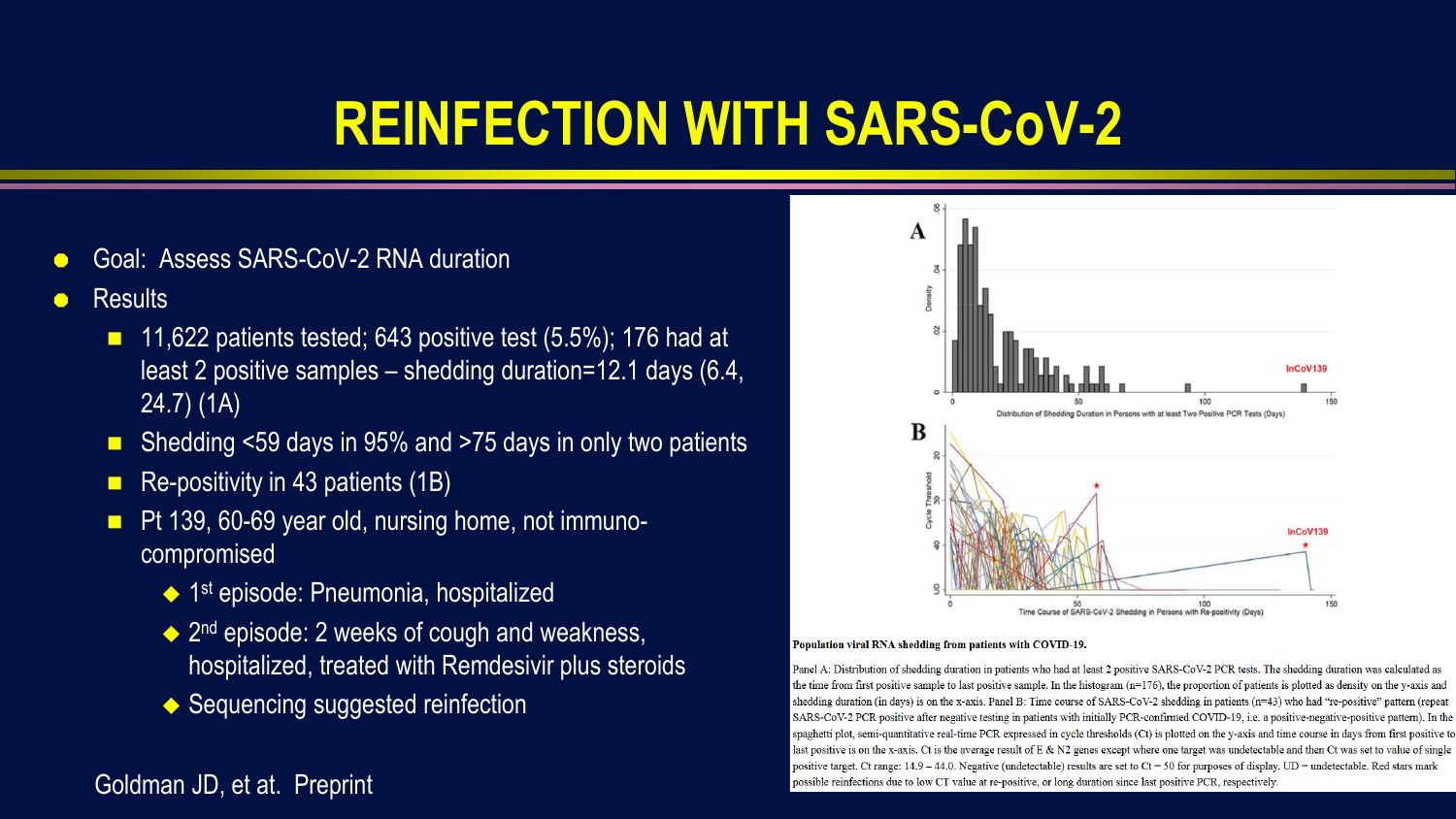## **SARS-CoV-2 REINFECTION**

- Demographics: 33-year old male residing in Hong Kong
- Initial episode: Presented with cough, sputum, sore throat, headache and fever for 3 days – diagnosis confirmed by RT-PCR
	- At discharge, symptom free
	- Subsequently had 2 negative COVID tests
	- Antibodies10 days after sx onset were negative
- Second episode: Tested positive at airport after returning from Spain
	- Hospitalized but remained asymptomatic
	- Initial antibodies negative
- **•** WGS sequencing confirmed re-infection

To KK, et al. Clin Infect Dis. 2020 Aug 25:ciaa1275.



**Figure 1.** Serial C-reactive protein level, viral load (Ct value), and SARS-CoV-2 IgG result during the second episode. Anti-SARS-CoV-2 IgG was performed with Abbott SARS-CoV-2 antibody assay. Abbreviations: CRP, C-reactive protein; Ct, cycle threshold; IgG, immunoglobulin G; SARS-CoV-2; severe acute respiratory syndrome coronavirus 2.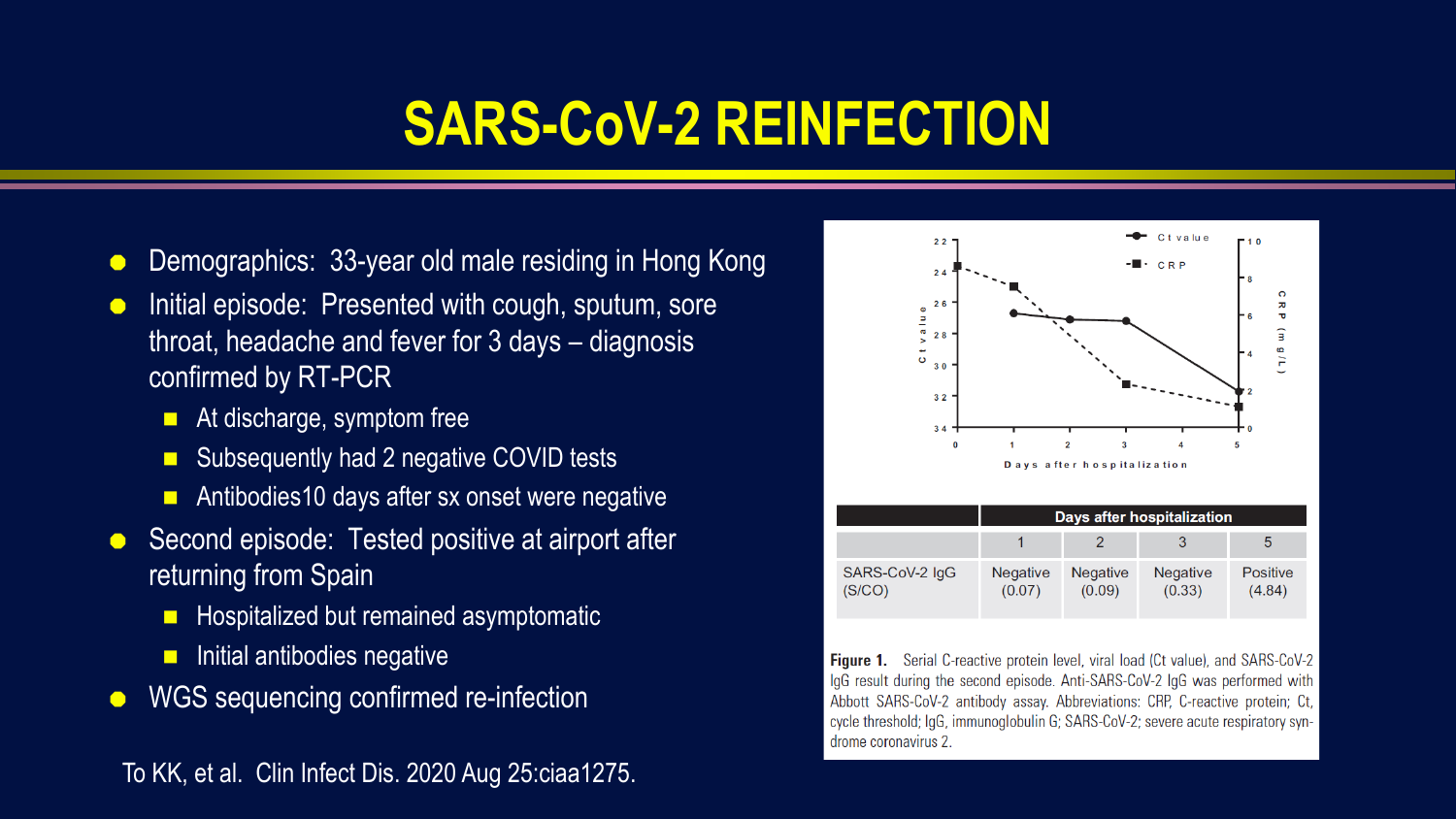#### **SUMMARY OF SELECTED CASES OF COVID-19 REINFECTION**

|                          | Sex    | Age (years) | <b>First infection</b><br>$($ Ct $)$ | Second infection (Ct) | Intervening<br>period (days) | Antibody after<br>first infection | Antibody after<br>reinfection |
|--------------------------|--------|-------------|--------------------------------------|-----------------------|------------------------------|-----------------------------------|-------------------------------|
| Hong Kong <sup>3</sup>   | Male   | 33          | Mild $(N/A)$                         | Asymptomatic (27)     | 142                          | <b>Negative</b>                   | $IqG+$                        |
| Nevada, USA <sup>2</sup> | Male   | 25          | Mild (35)                            | Hospitalised (35)     | 48                           | N/A                               | $lgM+$ and $lgG+$             |
| Belgium <sup>4</sup>     | Female | 51          | Mild (26-27)                         | Milder (33)           | 93                           | N/A                               | $IqG+$                        |
| Ecuador <sup>5</sup>     | Male   | 46          | Mild (37)                            | Worse (N/A)           | 63                           | lgM- and lgG-                     | $lgM+$ and $lgG+$             |

Data were obtained Sept 14, 2020, for reinfection cases confirmed by viral genome sequences. Ct=cycle threshold. N/A=not available. SARS-CoV-2=severe acute respiratory syndrome coronavirus 2.

Table: Characteristics associated with reinfection with SARS-CoV-2

Iwasaki A. Lancet ID 2020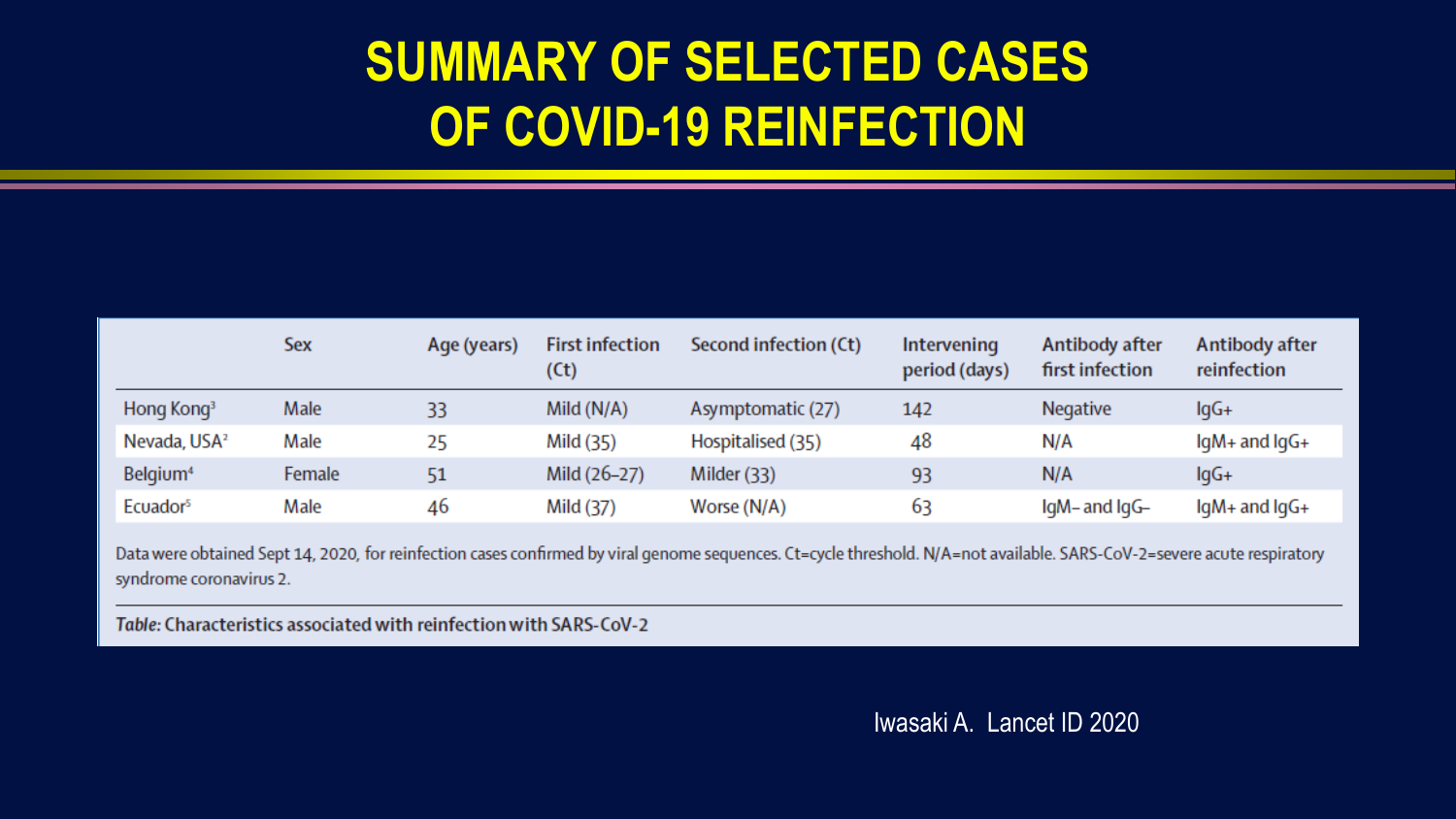# **REINFECTION BASED ON RECURRENT SARS-CoV-2 POSITIVE TEST: EXAMPLE OF PUBLISHED REPORTS**

- **O** Definition of reinfection: 1) Initial SARS-CoV-2 PCR confirmed COVID-19 illness; 2) Followed by clinical recovery with at least 1 negative SARS-CoV-2 result; 3) Followed by confirmed SARS-CoV-2 positive result (with or without symptoms) at least 28 days after previous SARS-CoV-2 PCR result
- **6** 6 patients met study criteria;
- $\bullet$  2<sup>nd</sup> episode 38-84 days later (median, 56 days)
- Three symptomatic and three asymptomatic
- Comment: This is one of many reports of reinfection in based on repeat positive SARS-CoV-2 tests without genome analysis of strains



Fig. 1. Timeline of events for each patient. As the specific date of illness onset was unclear for several patients the first SARS-CoV-2 PCR positive result was used as time zero (Day 0). The image shows all the testing that was performed for each patient. The specific interval over which reinfection is likely to have occurred (SARS-CoV-2 PCR POS-POS) in each case is highlighted using red boxes.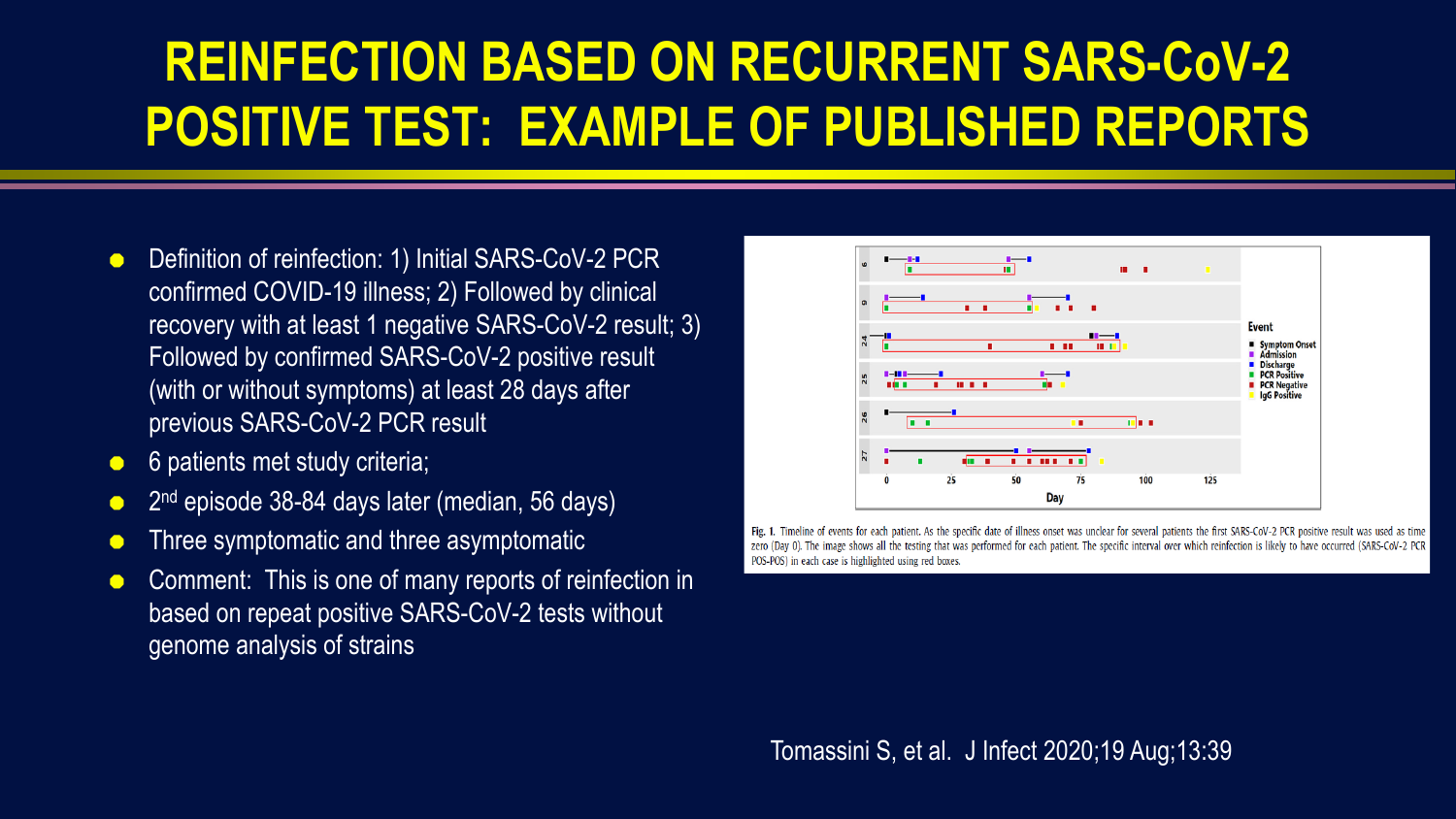# **CONCLUSIONS**

#### ● Possible reasons for re-positive SARS-CoV-2 tests

- Inadequate sampling technique
- **Assay limitations with the Ct result hovering at the limit of detection**
- Prolonged shedding, potentially combined with either of the former
- **Reinfection**
- **O** Demonstration of re-infection based on sequencing initial and subsequent viral isolates
- $\bullet$  Illness severity of 2<sup>nd</sup> episode have ranged from none (asymptomatic) to more severe than 1<sup>st</sup> episode
- Current reports likely only the tip of the iceberg likely many more will appear shortly
	- Difficult to detect asymptomatic reinfection (would only be detected via routine community testing or at an airport)
- However, given the millions of COVID-19 cases, re-infection appear to be rare